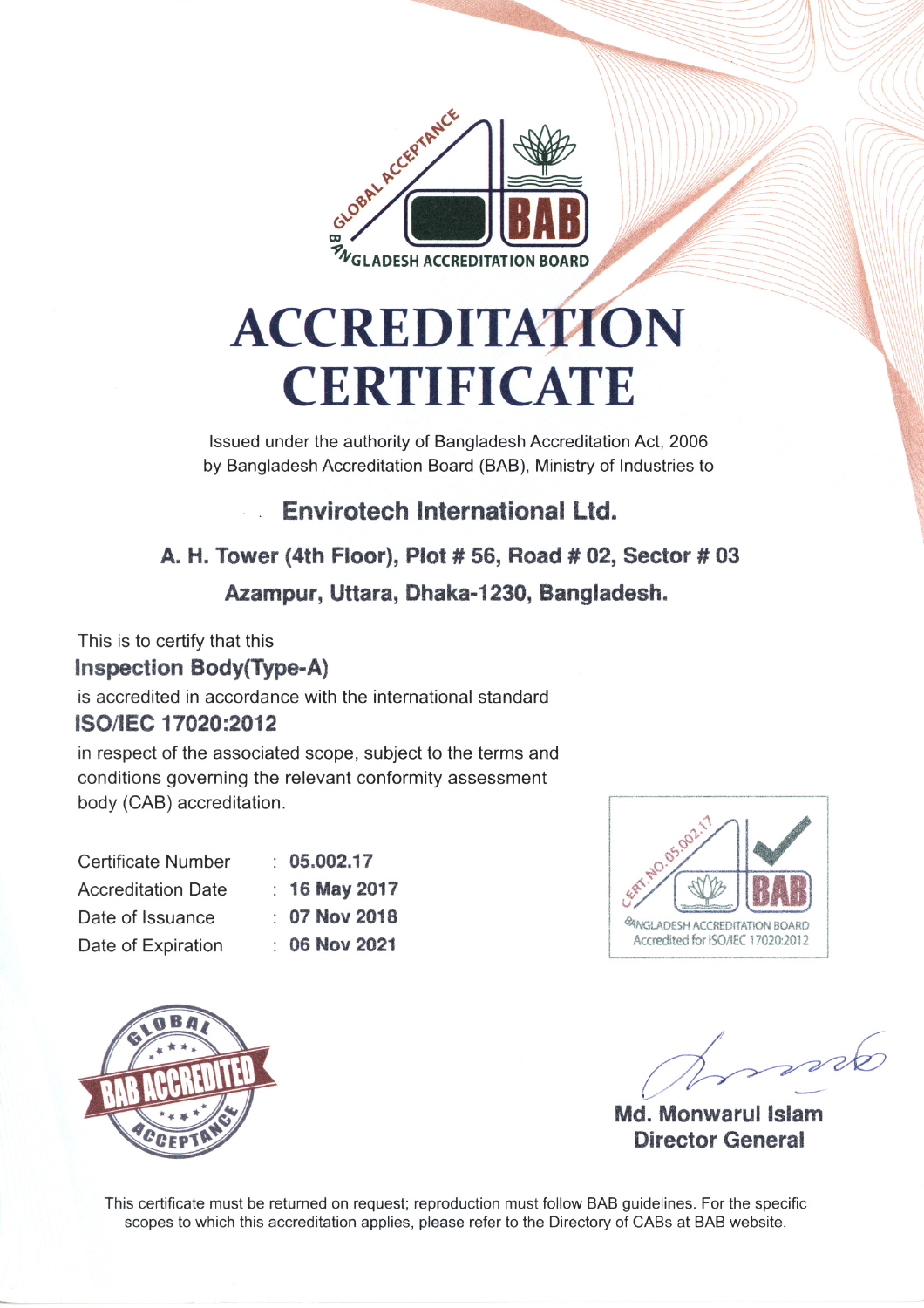

## **SCOPE OF ACCREDITATION**

(For Inspection Bodies)

| <b>CAB Name &amp; Address:</b> |                | <b>Envirotech International Ltd.</b><br>A.H Tower (4 <sup>th</sup> Floor), Plot:56, Road: 02, Sector: 03<br>Uttara, Dhaka-1230, Bangladesh. |                            |             |
|--------------------------------|----------------|---------------------------------------------------------------------------------------------------------------------------------------------|----------------------------|-------------|
| <b>Accreditation Standard:</b> |                | ISO/IEC 17020:2012                                                                                                                          | <b>Accreditation Date:</b> | 16 May 2017 |
| <b>Certificate Number:</b>     |                | 05.002.17                                                                                                                                   | <b>Issued on:</b>          | 07 Nov 2018 |
| <b>Last Amended on:</b>        |                | NА                                                                                                                                          | Valid until:               | 15 May 2021 |
| <b>Amendment no:</b>           |                | NА                                                                                                                                          |                            |             |
| <b>Types</b>                   | $\blacksquare$ | А                                                                                                                                           |                            |             |

| <b>Head Office or primary</b> |                                                     | <b>Additional Locations</b>                |                                                                                                                                                                                                               |                               |                                                                                      |
|-------------------------------|-----------------------------------------------------|--------------------------------------------|---------------------------------------------------------------------------------------------------------------------------------------------------------------------------------------------------------------|-------------------------------|--------------------------------------------------------------------------------------|
|                               | location                                            |                                            | (If different from Head Office)                                                                                                                                                                               |                               |                                                                                      |
|                               | A.H. Tower (4 <sup>th</sup> Floor), Plot: 56, Road: |                                            | N/A<br>1                                                                                                                                                                                                      |                               |                                                                                      |
|                               | 02, Sector: 03, Uttara, Dhaka-1230, Bangladesh      |                                            | $\overline{\mathbf{c}}$                                                                                                                                                                                       | N/A                           |                                                                                      |
|                               |                                                     |                                            | $\overline{3}$                                                                                                                                                                                                | N/A                           |                                                                                      |
| <b>Type</b>                   | <b>Inspection</b>                                   | <b>Inspection Field</b>                    | <b>Range of</b>                                                                                                                                                                                               | Inspection<br><b>Stage of</b> |                                                                                      |
| (A,B,C)                       | Category(Pro                                        | (and sub-fields)                           | inspections                                                                                                                                                                                                   | inspection                    | requirements                                                                         |
|                               | duct, Process,                                      |                                            |                                                                                                                                                                                                               |                               | or criteria                                                                          |
|                               | <b>Services or</b>                                  |                                            |                                                                                                                                                                                                               |                               |                                                                                      |
|                               | <b>Installation</b> )                               |                                            |                                                                                                                                                                                                               |                               |                                                                                      |
|                               |                                                     | Noise Level                                | 30-130 dB                                                                                                                                                                                                     | Onsite                        | In-house(EIL-                                                                        |
|                               |                                                     | Assessment                                 |                                                                                                                                                                                                               | Inspection                    | $EOG-01)$                                                                            |
|                               |                                                     | Light Level                                |                                                                                                                                                                                                               | Onsite                        | In-house (EIL-                                                                       |
|                               |                                                     | Assessment                                 | 0-10,000,000 Lux                                                                                                                                                                                              | Inspection                    | $EOG-02)$                                                                            |
|                               |                                                     | Temperature level                          | $0-50$ <sup>o</sup> C                                                                                                                                                                                         | Onsite                        | In-house(EIL-                                                                        |
| $\mathbf{A}$                  | <b>Services</b>                                     | Assessment                                 |                                                                                                                                                                                                               | Inspection                    | $EOG-10$                                                                             |
|                               |                                                     | <b>Humidity Level</b>                      | 10%-95% RH                                                                                                                                                                                                    | Onsite                        | In-house (EIL-                                                                       |
|                               |                                                     | Assessment                                 |                                                                                                                                                                                                               | Inspection                    | $EOG-10$                                                                             |
|                               |                                                     | <b>Stack Air</b><br>Emission<br>Assessment | $O_2 \cdot 0 - 25$ vol.(%)<br>CO: 0-1000 ppm<br>NO: 0-3000 ppm<br>$CO_2$ :0-max $100\%$<br>$NOx:0-500$ ppm<br>$SO_2:0-5000$ ppm<br>Flue Temperature:<br>40 to $+1200$ °C,<br>Flue Draught:-40 to<br>$+40$ hPa | Onsite<br>Inspection          | In-house (EIL-<br>$EOG-04)$                                                          |
|                               |                                                     | Ambient Air<br>Quality<br>Assessment       | SPM, $PM1$ , $PM2.5$ ,<br>$PM_{10}$<br>Temperature:0-<br>500C,<br>Humidity:10-95%                                                                                                                             | Onsite<br>Inspection          | In-house<br>(EIL-EOG-05,<br>EIL-EOG-06,<br>EIL-EOG-07,<br>EIL-EOG-08,<br>EIL-EOG-09, |

Quality Manager